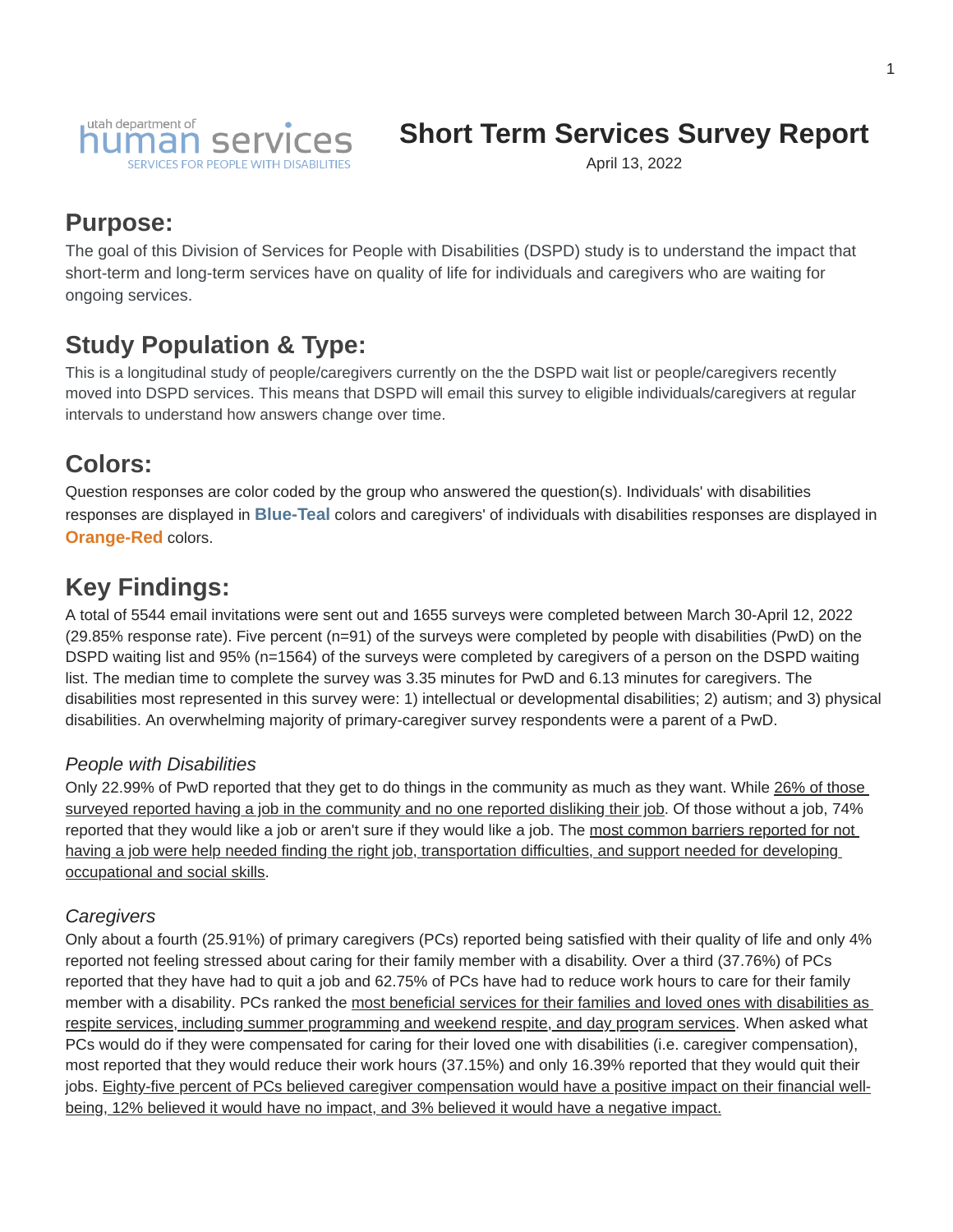Who is responding to this survey?



What type of disability do you, as a **person with a disability**, have? (check all that apply)



#### What type of disability does **your family member** have? (check all that apply)



\* ID/DD=Intellectual Disability/Developmental Disability; \*\* SUD=Substance Use Disorder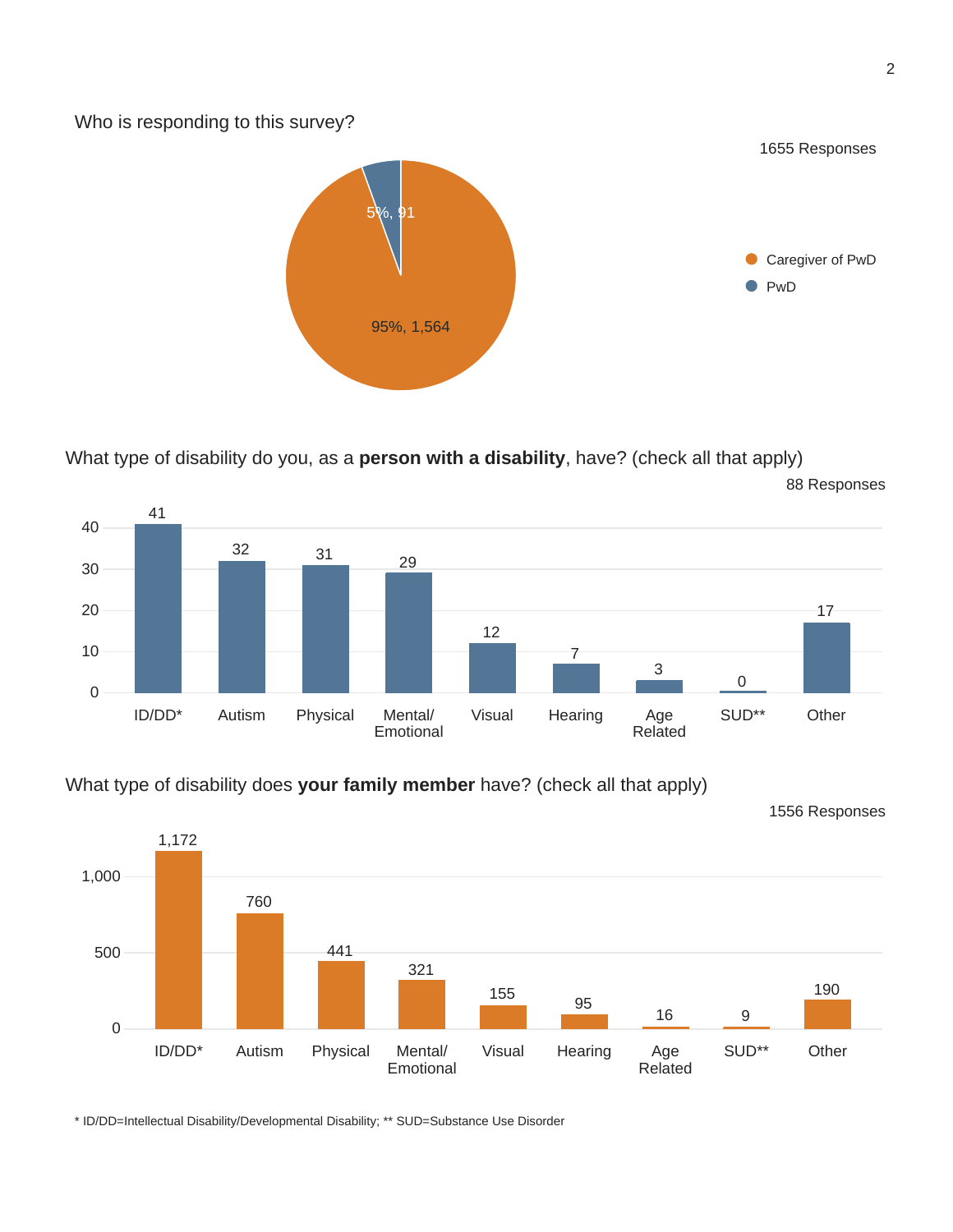Do you feel that your child or family could benefit from any of the following services:

(Rank 1-5, 1=most beneficial)

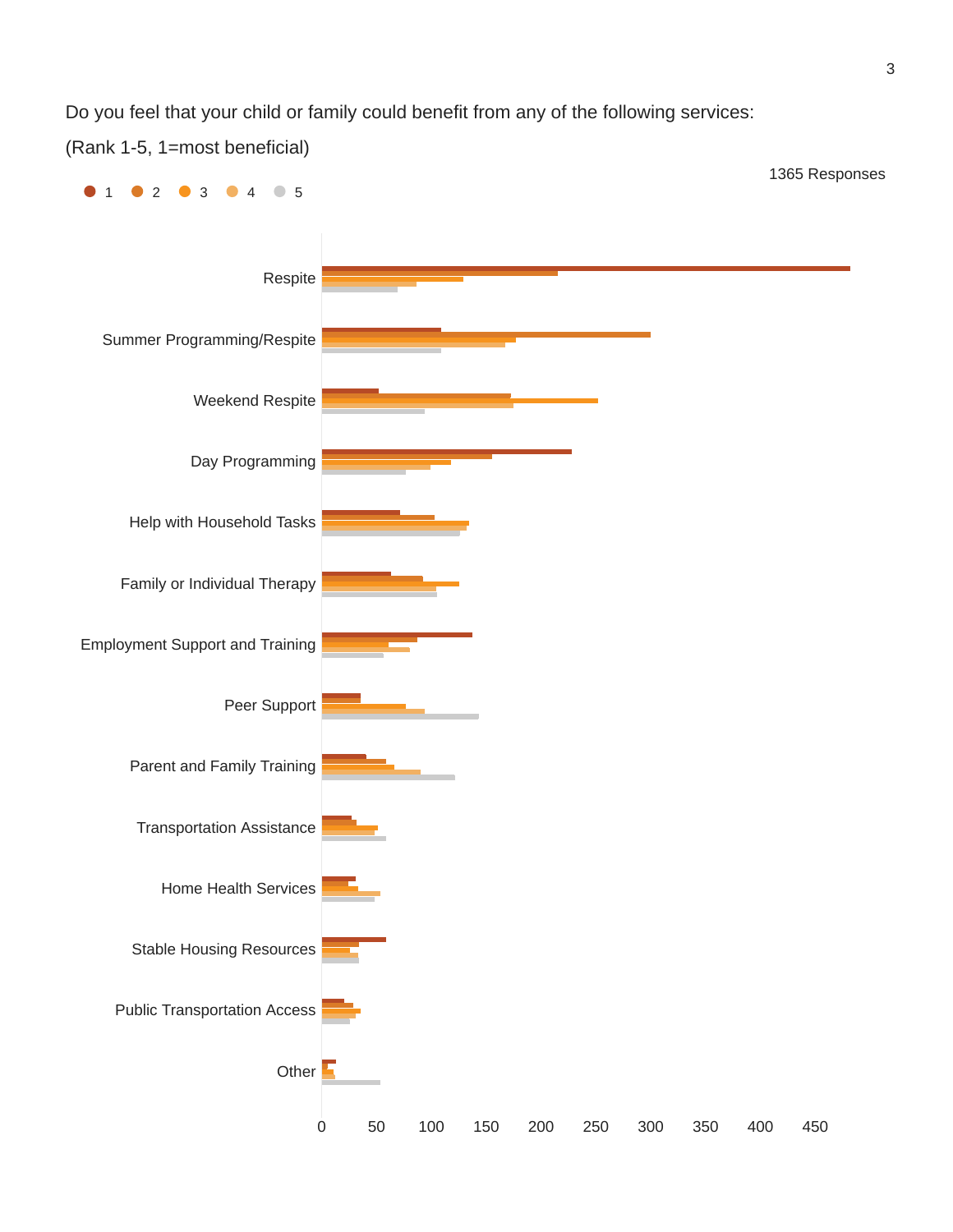## **Individuals : Choice Questions**

Where do you live?\* \*Group home [0%]

88 Responses





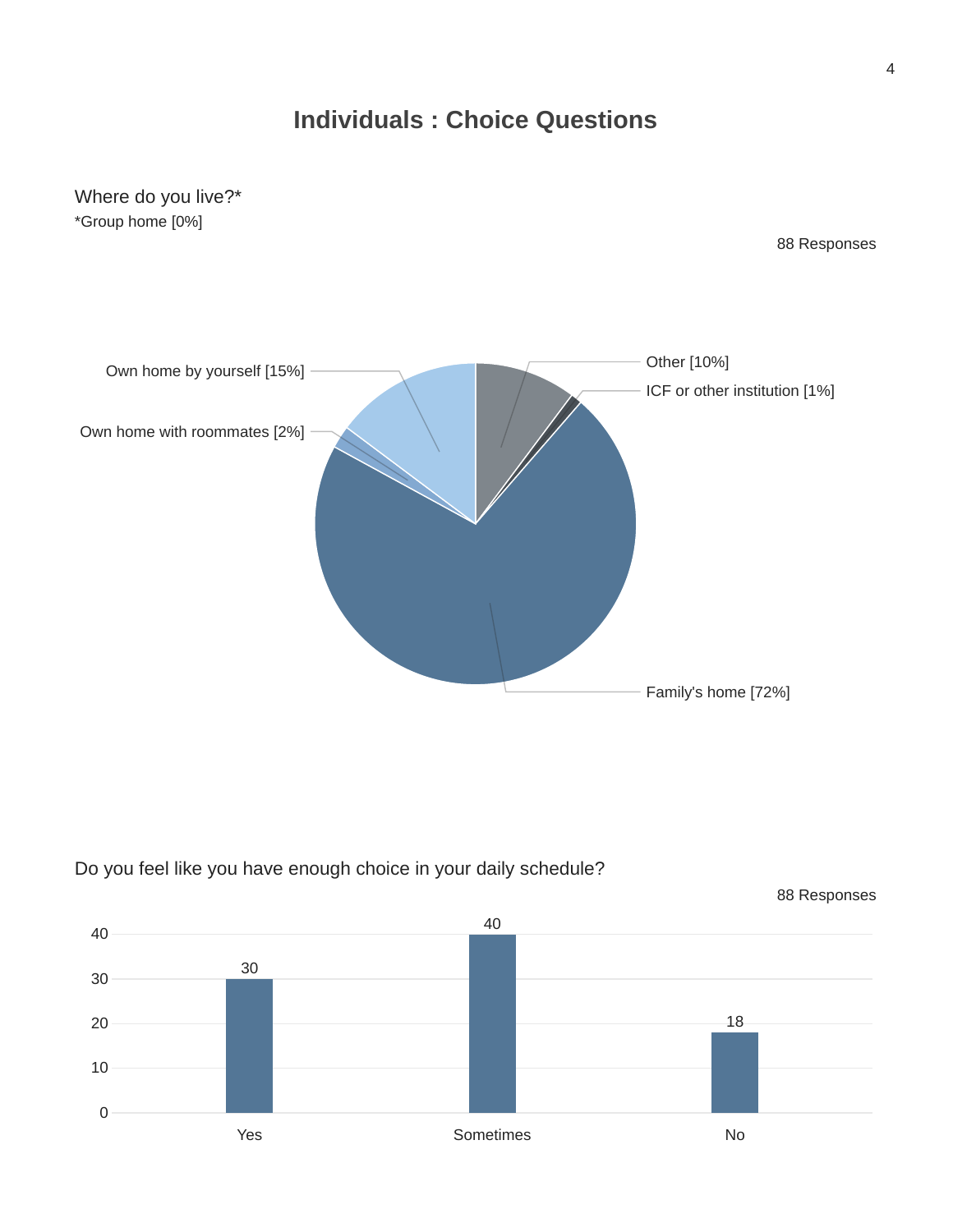

#### Do you get to do things in the community as much as you want?





### Do you have friends outside of your family members?



Do you have enough activities you like to do when you are home?



### Are you able to meet up with friends and family when you want?

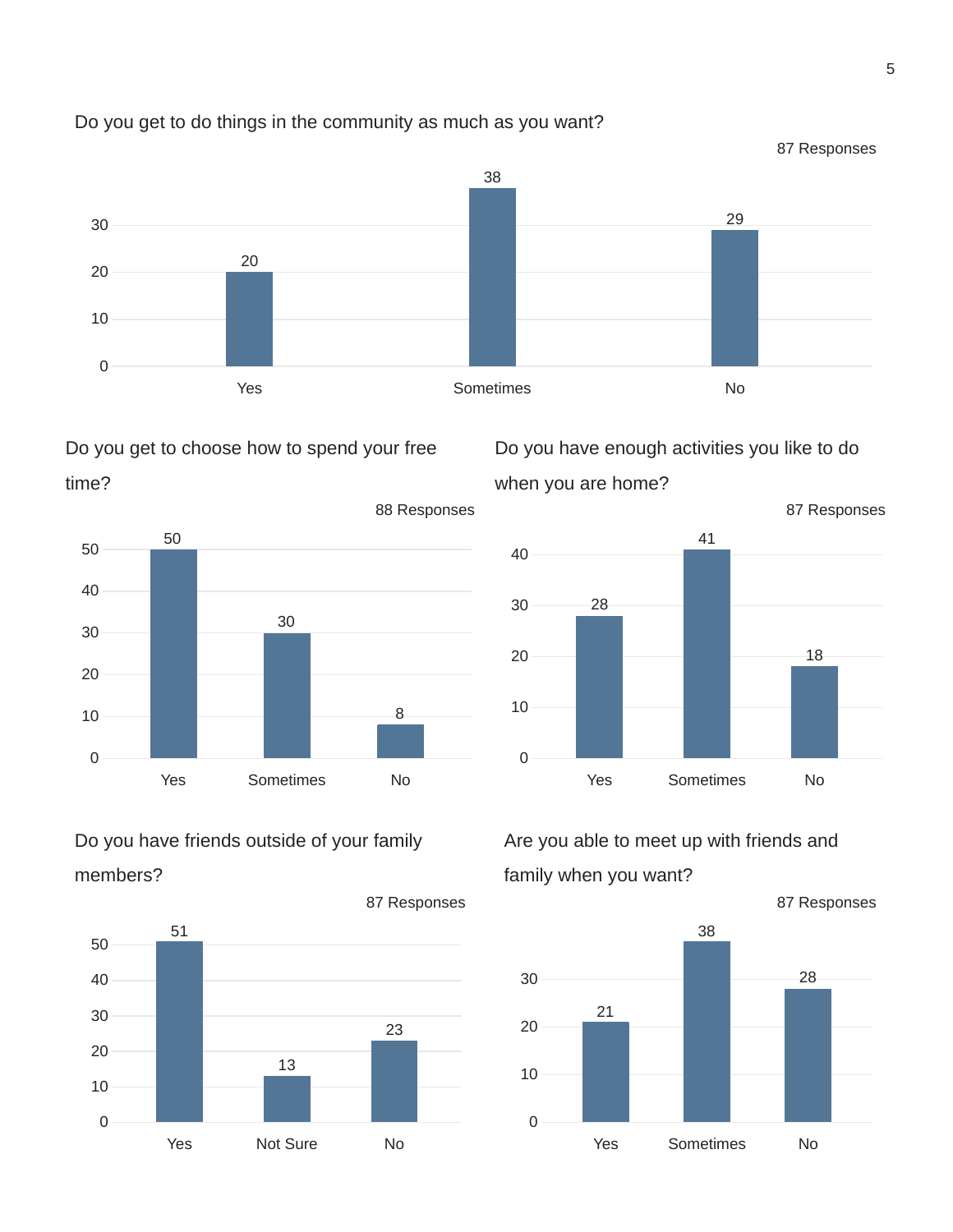## **Individuals : Employment Questions**



*Time:* I feel like I...

Do you have a job in your community?

|                             | 23 Responses |
|-----------------------------|--------------|
| work too much [13%]         |              |
| do not work enough [22%]    |              |
| work the right amount [65%] |              |

*Compensation:* I feel like I...

23 Responses

88 Responses

do not get paid enough [30%] get paid the right amount [70%]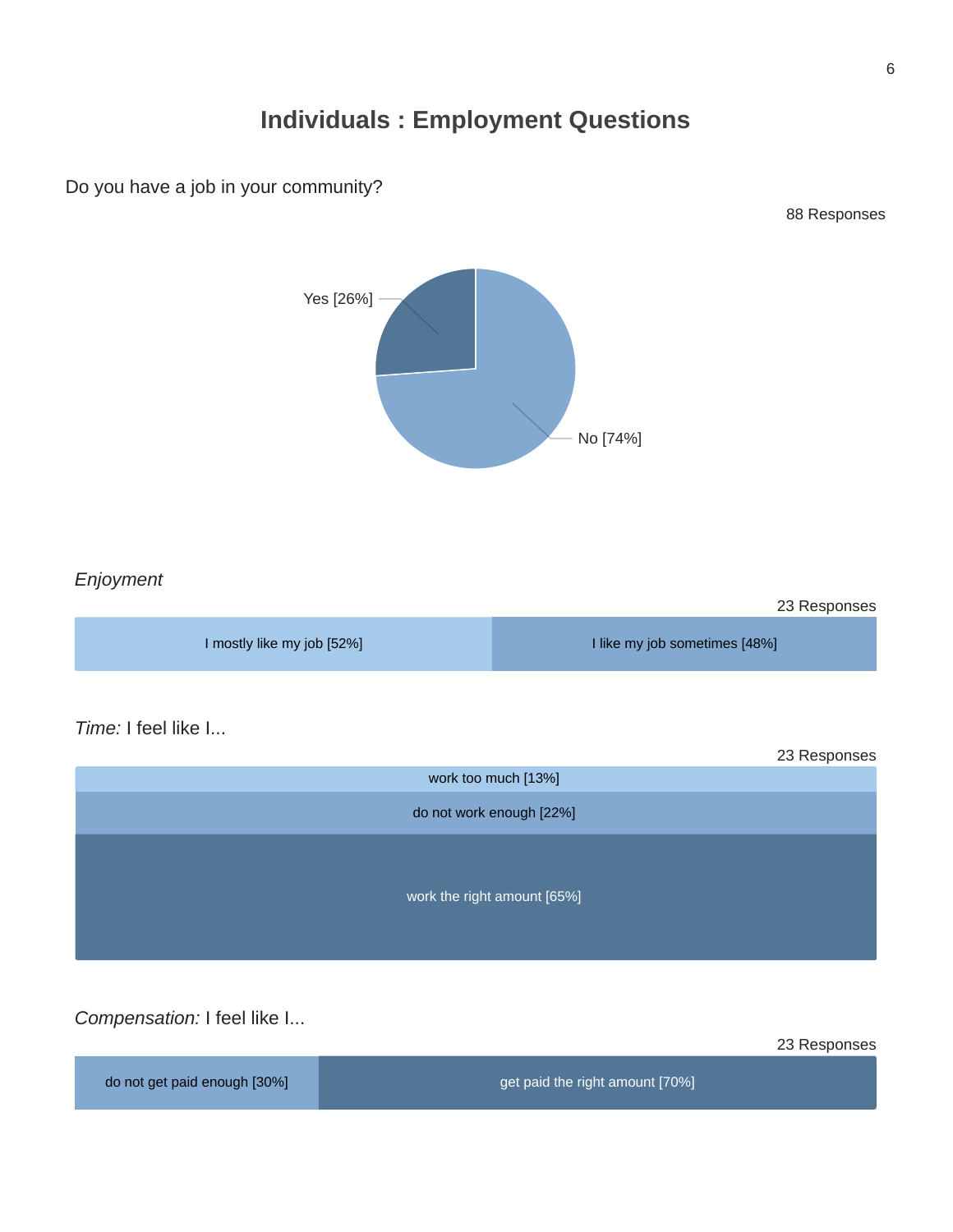

If you would like a job, what barriers do you have to getting one? (check all that apply) 60 Responses

No [27%]



7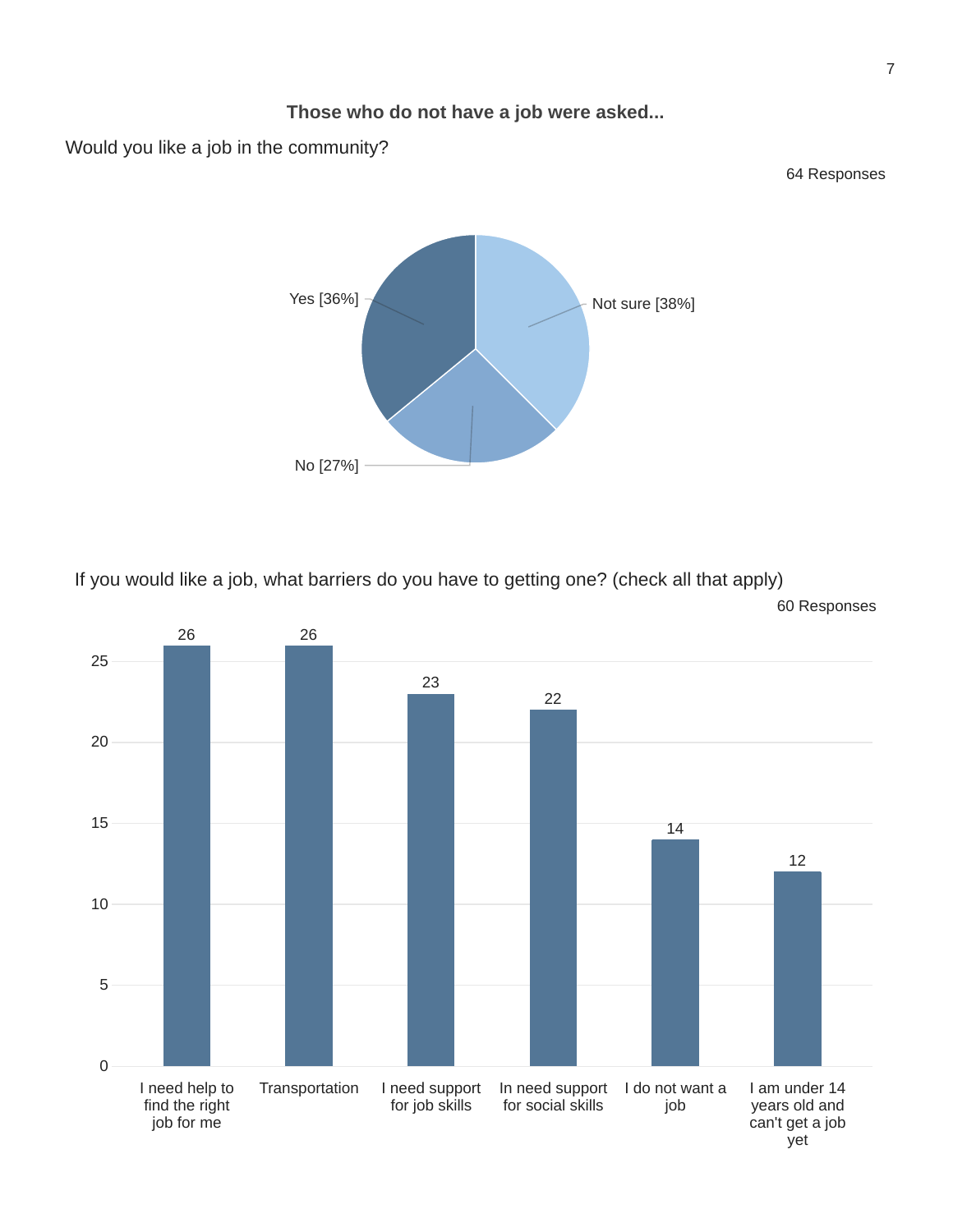## **Caregiver : General Questions**



What is your relationship to the person on the waiting list?

Are you the primary caregiver for the person on the waiting list?\*

1554 Responses



\*Only those answering "Yes", they are the primary caregiver, were asked the remaining questions.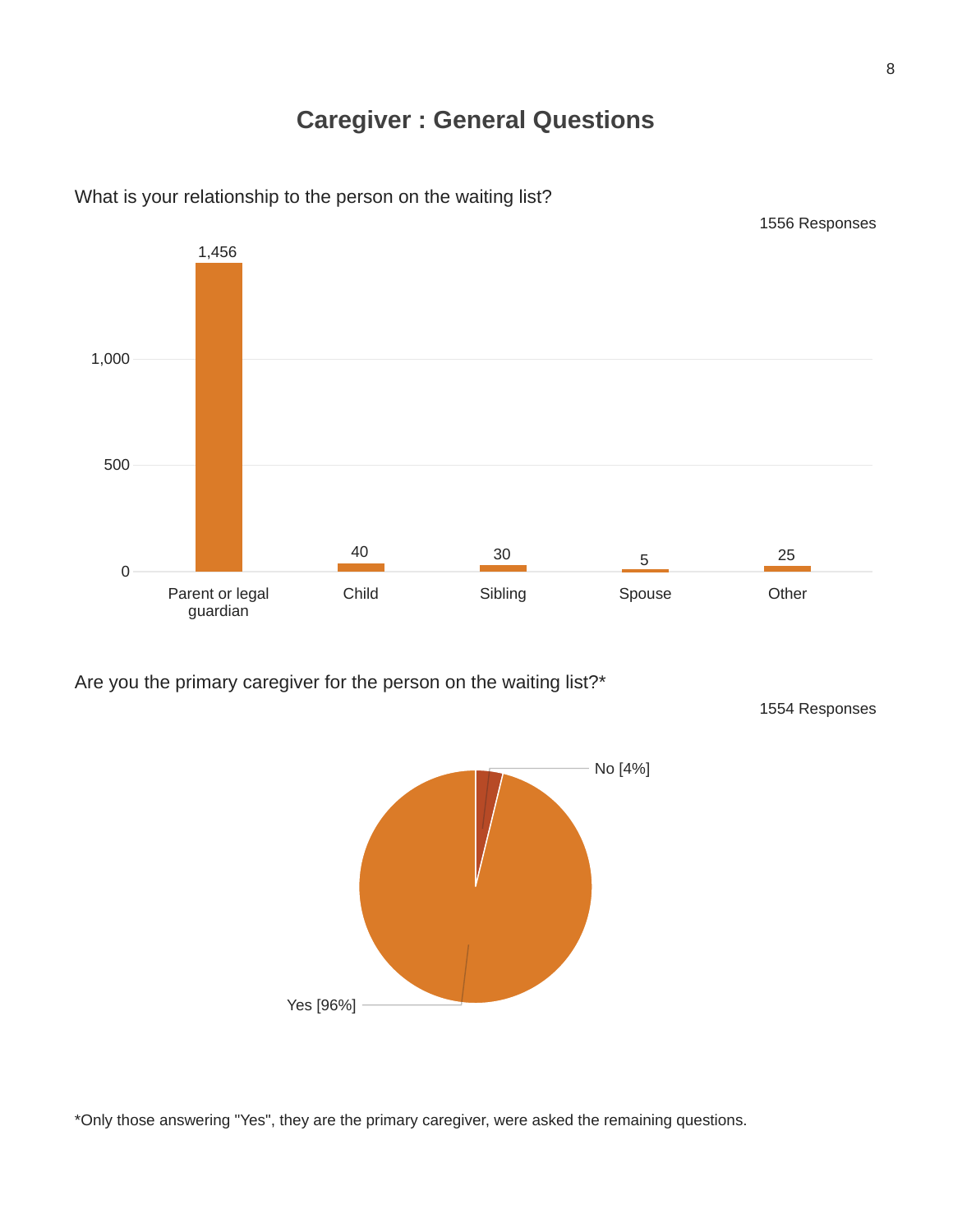## **Caregiver : Quality of Life Questions**



Are you satisfied with your overall quality of life?

Do you feel stress over caring for your family member with a disability?

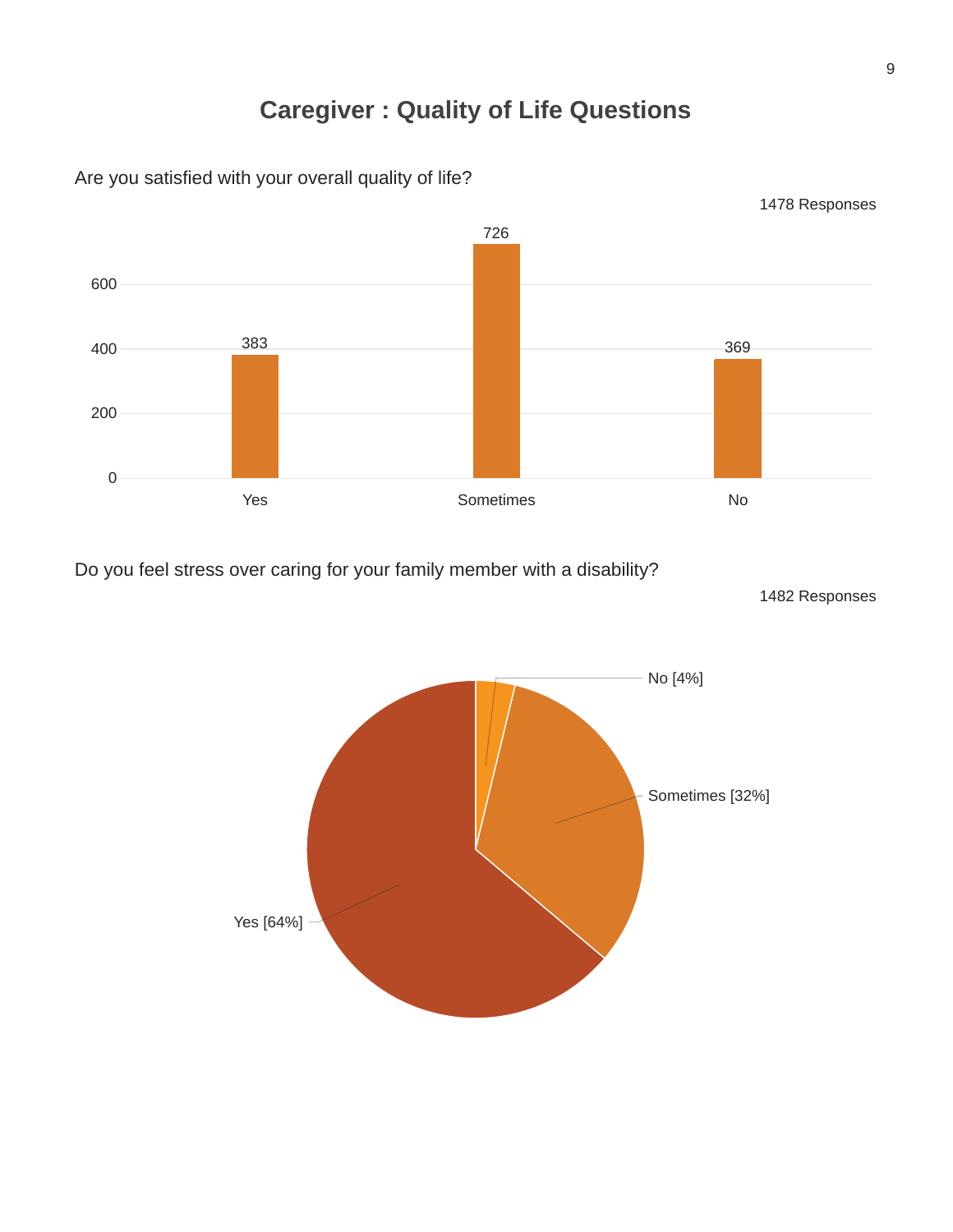#### Do you have enough time to yourself?



### Do you have enough time to take care of your personal health?



#### Do you have enough time your daily responsibilities?

|     |     | 1481 Responses |
|-----|-----|----------------|
| 20% | 52% | 27%            |

#### Do you have enough time to spend with your partner/spouse?

|     | 1481 Responses |     |     |
|-----|----------------|-----|-----|
| 11% | 37%            | 40% | 12% |

### Do you have enough time to spend with your children?

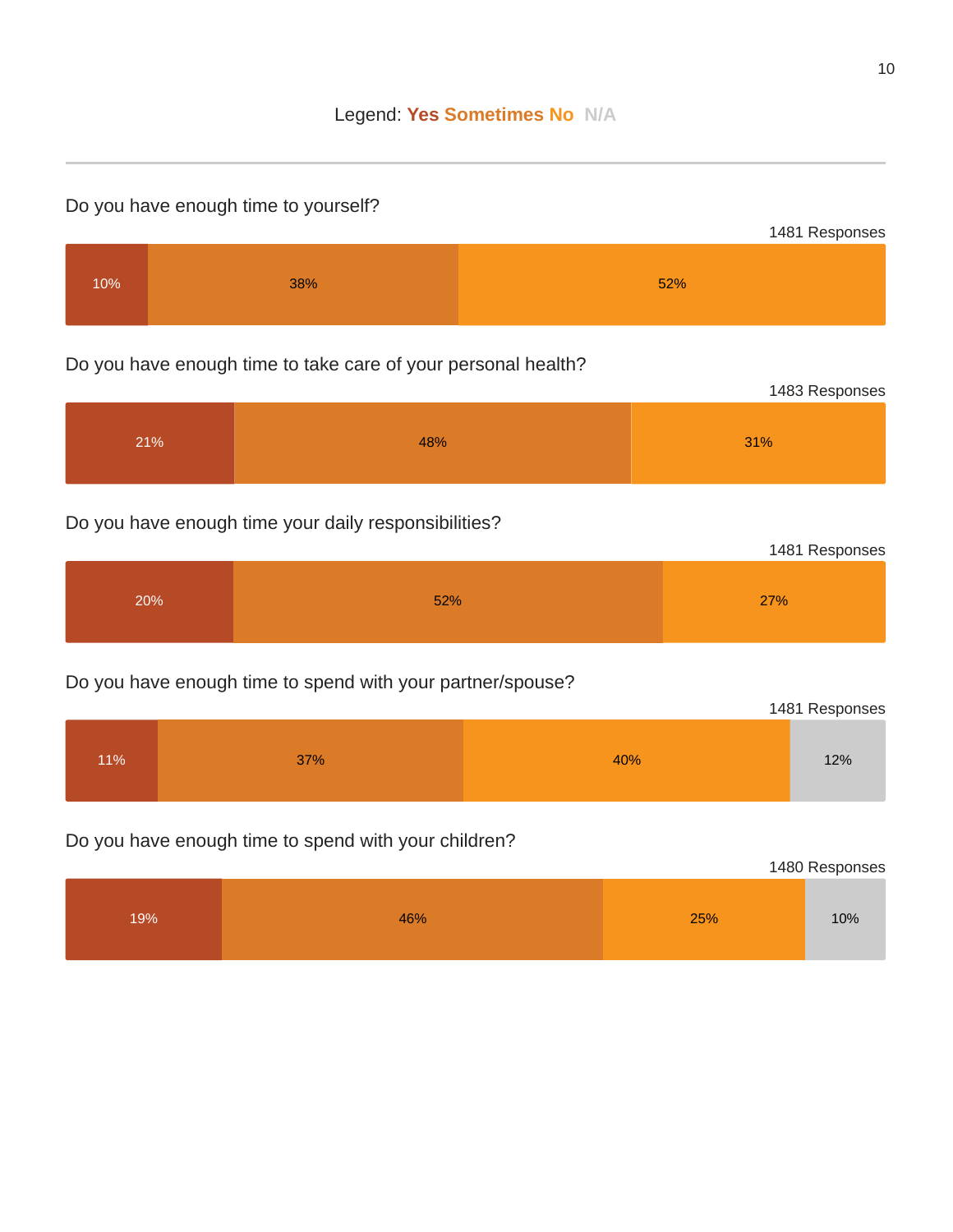## **Caregivers : Employment Questions**



No [43%]



Have you ever had to reduce your work hours to care for your family member with a disability? Responses



Are you, or have you been, employed in the past three months?

Yes [57%]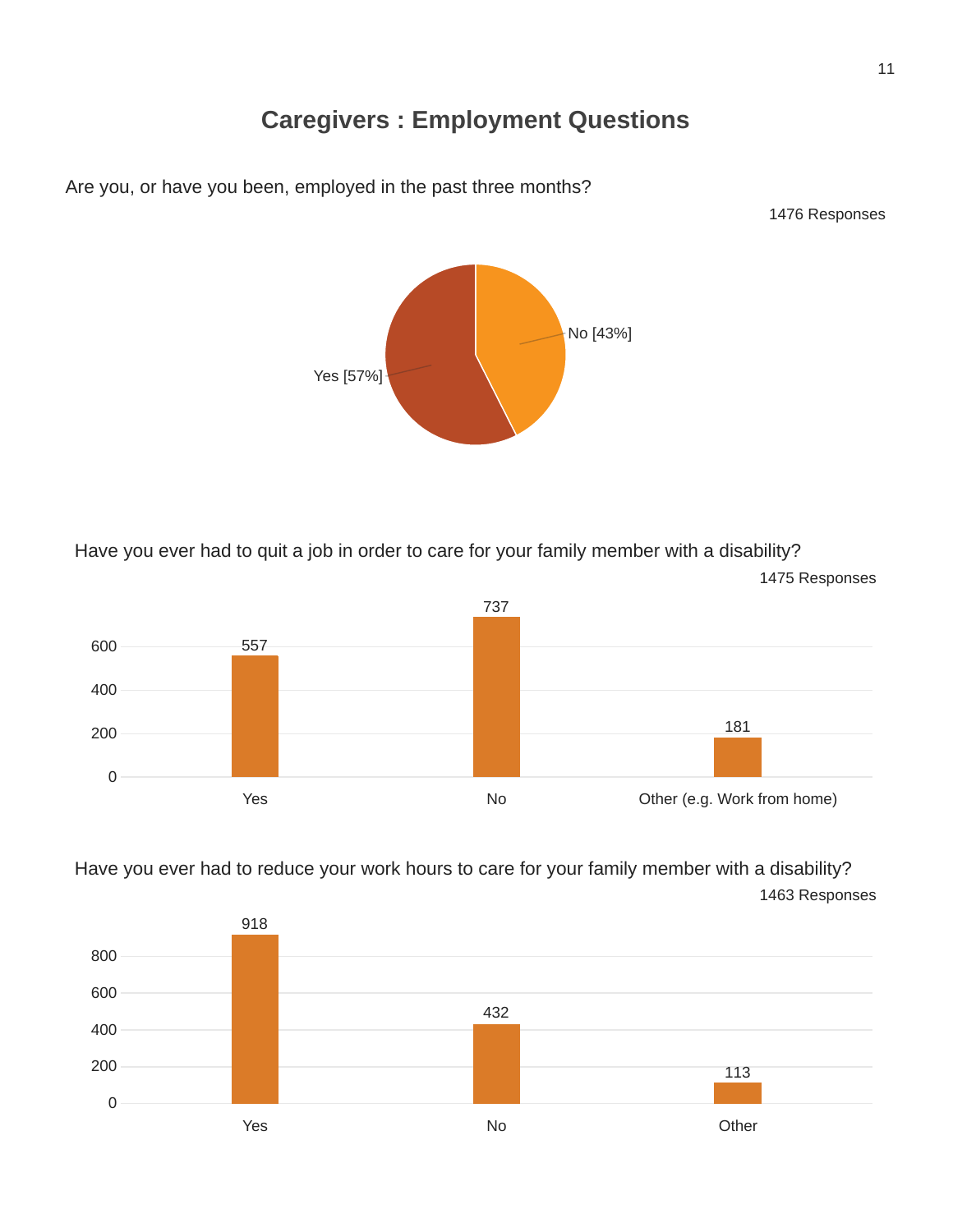If you were given the option to be compensated for caring for your family member with a disability, would you change your employment decisions or commitments?



## **Caregivers : Financial/Caregiver Compensation Questions**

How do you think being paid to provide care for your family member with a disability would impact your overall financial well-being?

1435 Responses